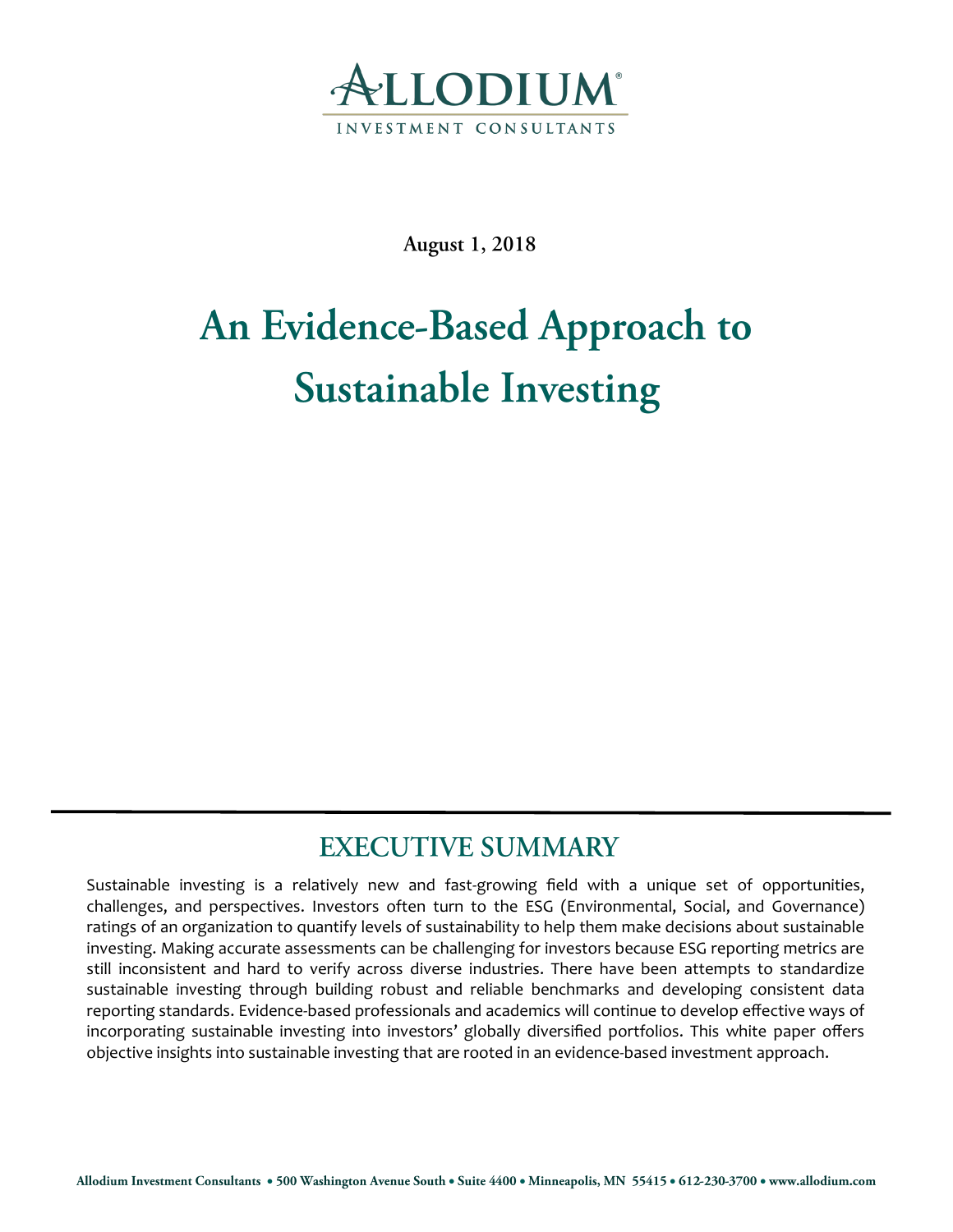#### An Evidence-Based Approach to Sustainable Investing

## **Setting the Sustainable Stage**

If there's one trait most of us share, it's a desire to make the world a better place. No wonder there's so much interest in **sustainable investing.** Who wouldn't want to try to earn decent if not stellar returns, while contributing—or at least causing less harm —to the greater good?

But what is the greater good? What is a decent return? How do we make it all happen? Financial history leaves us optimistic that, over time, best practices are likely to emerge out of the bubbling brew that is our capital markets. For those who would rather not wait, it can be hard to identify a clear path forward. As a relatively new and fast-growing field, sustainable investing is crowded with opportunities and challenges, perspectives and priorities, strategies and terminology.

Let's bring today's sustainable investing into tighter focus.

#### **Sensible Sustainability**

As we grapple with integrating subjective values into objective financial planning, we are inspired by ["Doing Good Better"](https://www.effectivealtruism.org/doing-good-better/) author William MacAskill: "I believe that by combining the heart and the head—by applying data and reason to altruistic acts—we can turn our good intentions into astonishingly good outcomes."

Let's be clear: We are NOT here to direct your personal moral compass. Rather, we'd like to offer objective insights, rooted in our **evidence-based investment approach**. An evidence-based outlook helps confirm when a theory appears to be robust in reality. It also suggests when a promising plan may not pencil out as hoped for—no matter how well-intended it may be.

Equipped with solid evidence in an often emotionally charged arena, you will be better positioned to make the rational choices and informed decisions that best fit you, your heartfelt values, and your financial goals.

## A Tangle of Terminology

First things first. While you're likely to find various terms sharing similar definitions in this crowded field, we'll refer to the broad subject as "**sustainable investing.**"

Call it what you will, recent research has found that different investors embrace sustainable investing for different reasons. Your own priorities govern the type of sustainable investing that should best align with your personal goals:

- **Financial Priorities**: Some investors may not be as interested in investing "morally," but may do so anyway if they expect to earn higher returns from stronger-performing companies.
- **Impact Priorities**: Other investors may not care whether sustainable investing brings higher expected returns, as long as they can shun "bad" companies and/or invest in "good" ones.
- **Blended Priorities:** Most investors fall somewhere in between: They want to earn solid returns (or at least not lose money) while investing in principled ways.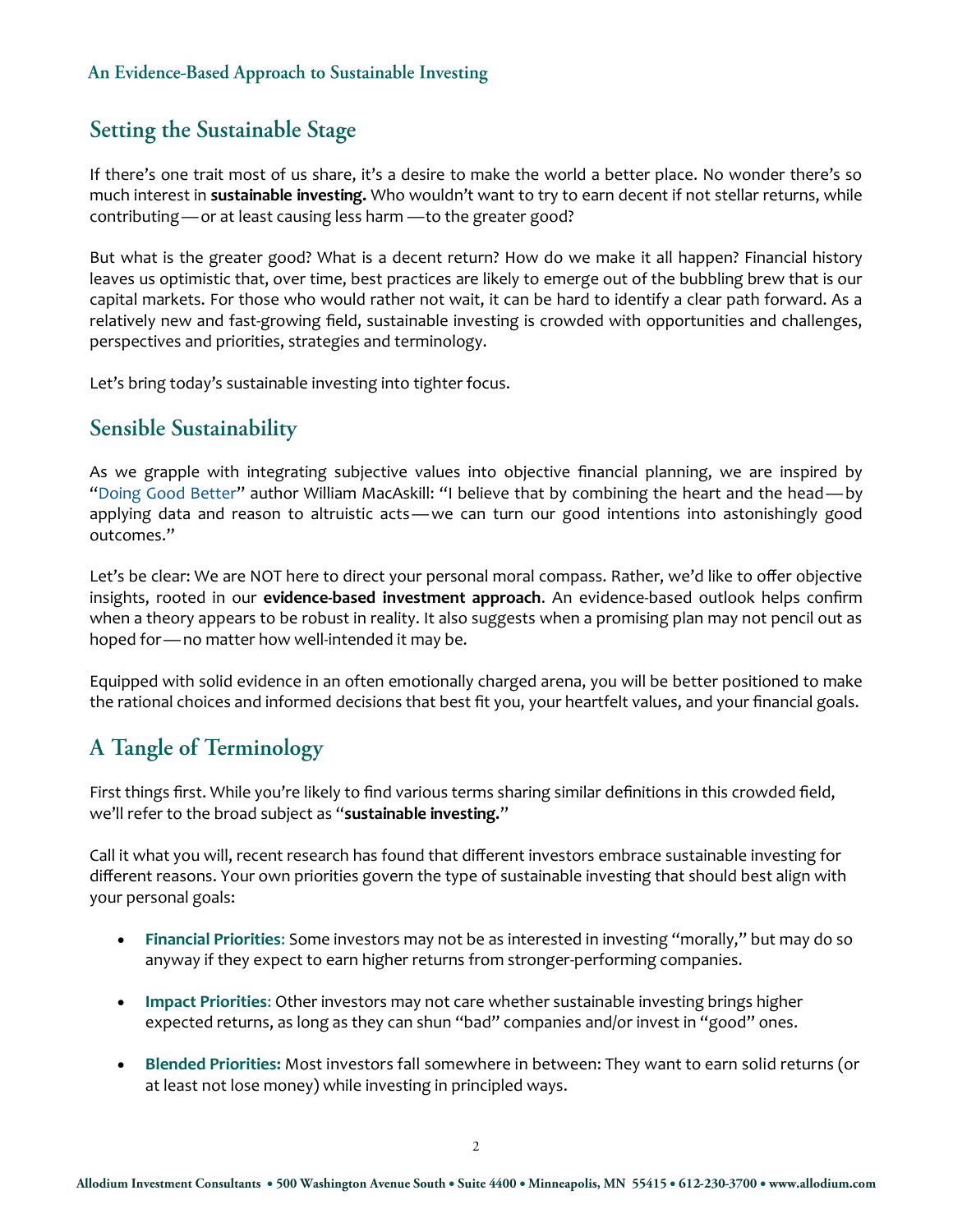## Degrees of "Doing Good"

Regardless of your interest in sustainable investing, how do we measure something that is sometimes so subjective? As described in "[Why and How Investors Use ESG Information"](https://www.cfapubs.org/doi/abs/10.2469/faj.v74.n3.2) (a University of Oxford/Harvard University paper to be published in the *Financial Analysts Journal)*, academics and practitioners alike typically turn to an organization's **Environmental, Social and Governance (ESG) ratings** to try to quantify levels of sustainability.

Again, precise labels may vary in the various literature, but following are some of the ways the industry applies ESG ratings into sustainable investment strategies.

- **Active Ownership**: Employing "shareholder power" to try to actively improve a company's ESG performance (engaging senior management, submitting proposals, proxy voting, etc.)
- **Negative Screening**: Explicitly excluding firms with low ESG ratings *("This company is too 'wicked' to belong in my portfolio.")*
- **Positive Screening**: Explicitly including firms with high ESG ratings *("This company is at least 'good enough' to belong in my portfolio.")*
- **Inclusion Strategies:** Integrating ESG data into existing evidence-based analyses, melding the information into a systematic, total portfolio management strategy.

Investors currently have access to a range of investment solutions that incorporate these and other strategies to varying degrees.

**ESG Investing**: ESG investors are more likely to emphasize inclusion strategies, which complement a general evidence-based investment approach. In other words, evidence-based ESG funds should help investors continue to incorporate sound portfolio construction principles (such as asset allocation, global diversification and cost control), and minimize less-efficient tactics (such as picking or avoiding specific stocks or sectors based on forecasts or popular appeal). ESG fund managers also may engage in active ownership on behalf of their shareholders.

**Socially Responsible Investing (SRI):** SRI funds are more likely to use screening strategies that involve making security- or sector-specific judgments or forecasts.

**Impact Investing**: Impact investors are on a mission to not just invest in a venture, but to become an altruistic partner in it. Say, for example, you donate to a GoFundMe® campaign seeking to create an ecofriendly alternative to plastic water bottles. You've just become an impact investor. On a grander scale, high -net-worth investors may take on private equity or debt structures with an eye toward making an impact with their funding.

## **Finding a Sustainable Fit**

None of these possibilities are inherently right or wrong. Which (if any) are right for you? As proposed in this innovative paper, "[Sustainable Investing: From Niche to Normal,"](http://www.vertasset.com/position-paper-esgnichetonormal2017/) it depends whether you are more *value*- or *values*-driven. The paper explains that *value*-driven investors "put financial return first, BEFORE any other issues are addressed," while *values*-driven investors will "consider financial return AFTER the investors' values have been satisfied."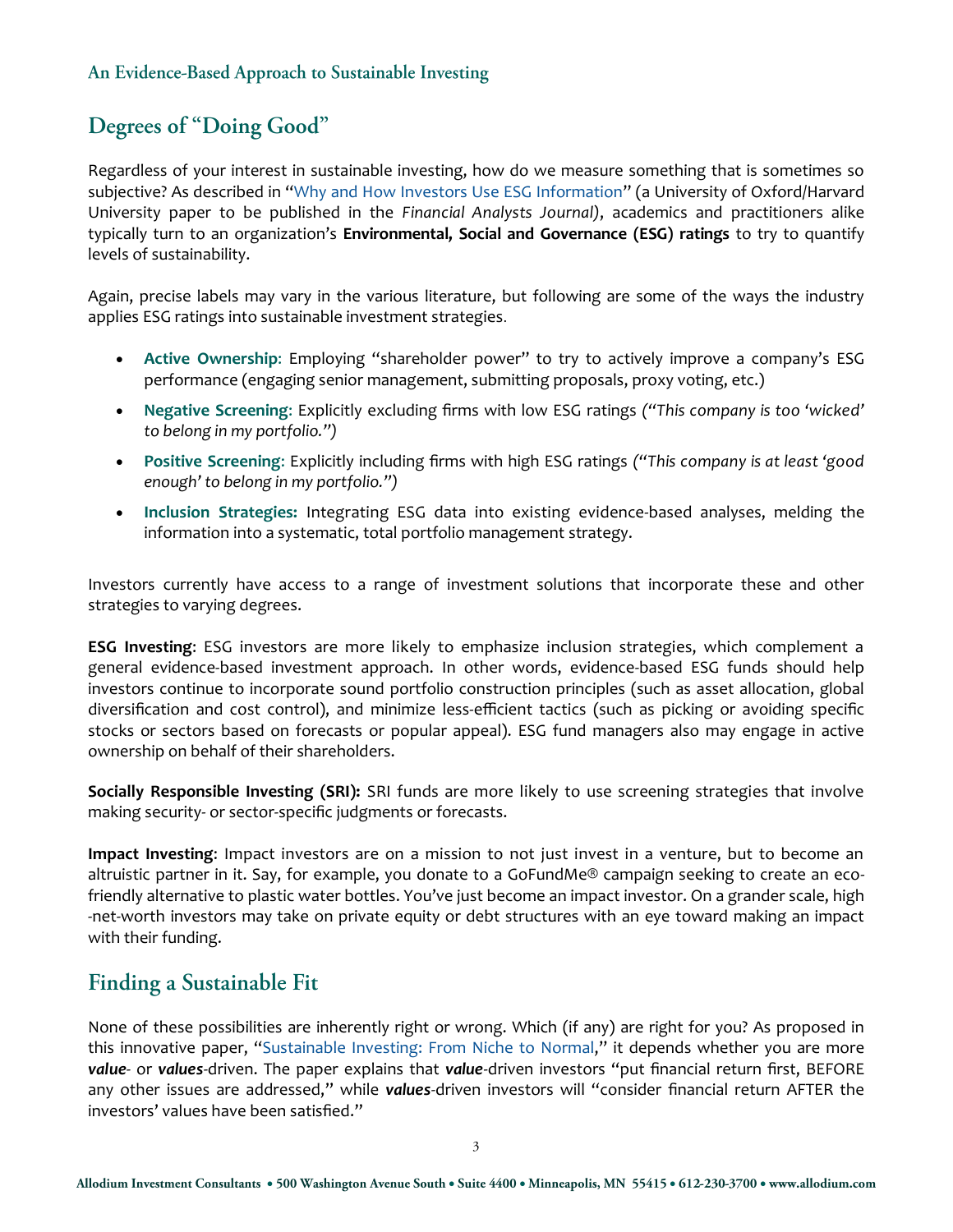#### An Evidence-Based Approach to Sustainable Investing

In this context:

- **ESG investing** focuses more heavily on value—i.e., financial outcomes—factoring in ESG ratings when the evidence suggests they might improve on expected returns (or at least not detract from them).
- **Impact investing** seeks to fund a cause with less regard for how the "investment" works out. Hint: If you're mostly in it for the money, you might not be in the right place.
- **SRI investing** falls somewhere in between. You don't want to lose your shirt, but you may not mind giving up some expected return if you expect it to do a lot of good.

Sustainable investment strategies aren't mutually exclusive either. For example, you could incorporate ESG investing into the core of your evidence-based portfolio, while participating in impact investing with some of your discretionary income.

## The Lay of the Sustainable Land

Before sustainable investing existed, investors who were philanthropically inclined had little choice but to seek their financial returns through traditional investing, while separately expressing their personal values by donating to their charities of choice.

Today, solutions are coming into focus for those who would like to combine these two, formerly disparate interests. That said, while evidence-based ESG investing holds much promise, it remains a relatively new field of study. Challenges and opportunities abound as we seek to create robust data and enhanced analyses to guide the way— in theory and in practice.

## **A Standard Challenge**

First the promising news: As we described earlier, there already are ways to factor in ESG ratings—here and now. Practitioners also continue to explore how impact investing (i.e., more direct involvement in corporate governance) may lead to improved outcomes for all concerned. On both fronts, we are optimistic that evidence-based ESG investing can grow increasingly relevant as it matures and melds into our existing best practices.

That said, we face a noteworthy challenge in this still-nascent field: *Strong, time-tested company reporting standards remain a work in progress among ESG practitioners.* 

For example, "Why and How Investors Use ESG Information" suggests one of our biggest decision-making challenges is "the lack of comparability of reported information across firms." The report further notes, "qualitative comments confirm that a lack of standardization and quantification are the main obstacles to ESG data integration."

To be fair, strong company reporting standards are a challenge for any evidence-based investment approach. But it can be especially daunting when an approach is relatively new and advancing faster than the rigor of proper academic analysis requires. Let's explore three of the "standard" growing pains sustainable investing faces: building robust benchmarks, gathering consistent data and cultivating solid research.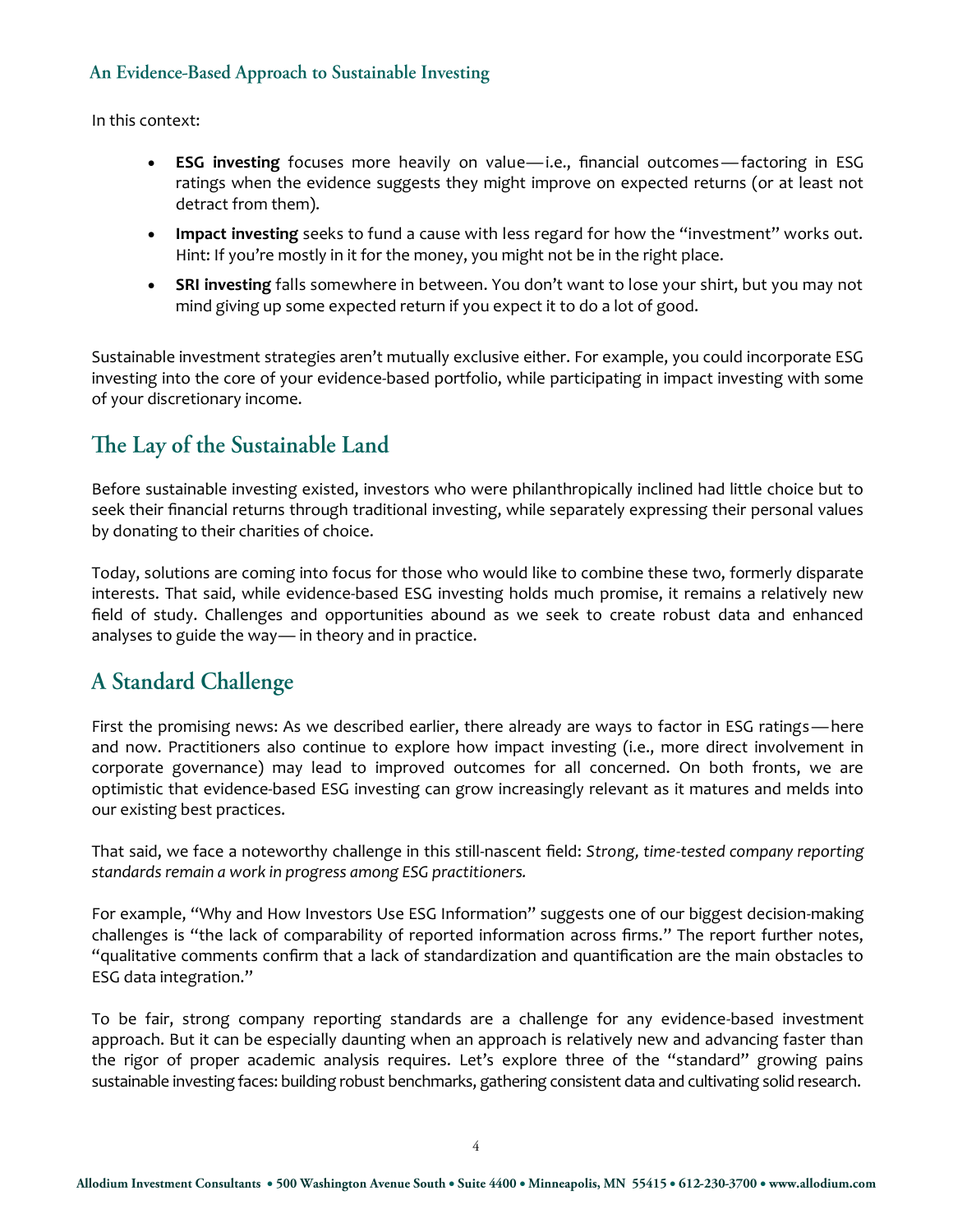#### An Evidence-Based Approach to Sustainable Investing

#### **Building Robust Benchmarks**

Just as we have standard benchmarks/indexes for other purposes (such as tracking US large companies, global bonds, or emerging market real estate), providers have responded to the burgeoning interest in ESG ratings by offering a growing collection of ESG benchmarks for "scoring" various organizations' sustainable practices. Established providers include MSCI, Bloomberg, Thomson Reuters and others. There also is a plethora of relative newcomers, each offering its own approach and perspective.

Given the assortment, a company's ESG data may receive widely different "thumbs up" or "thumbs down" scores, depending on who is doing the rating, and to what aim. For example, this *[Wall Street Journal article](https://www.wsj.com/articles/if-you-want-to-do-good-expect-to-do-badly-1530185698)* explains: "The real complexity comes in the question of what counts as 'good.'" The article offers an illustration: "[The] global head of ESG research at MSCI, says the aim of its ratings is to highlight financially relevant [ESG] risks; FTSE, by contrast, is more focused on helping investors change corporate behavior."

It's not necessarily bad or wrong for different rating companies to rank the same data in various ways. Their varied opinions contribute to efficient market pricing. But it does mean you (and your advisor) will want to understand the differences among various ratings, and what they signify, so you're not inadvertently comparing your "apple" results with "orange" benchmarks.

This leads us to our next point …

#### **Developing Data Standards**

Rating agencies, fund managers and investors face a common challenge: Some of the data used to score a company's ESG activities may be more or less dependable to begin with.

Some standards exist for how and what a company should report with respect to its ESG practices. For example, as reported in ["Sustainable Investing: From Niche to Normal,"](http://www.vertasset.com/position-paper-esgnichetonormal2017/) a CDP (Carbon Disclosure Project) is aimed at encouraging companies to report their greenhouse gas emissions; the UK requires all its listed companies to do the same. And "GRESB is an investor-driven organization of 250 members who voluntarily report on the ESG performance of real estate portfolios."

There are many other examples, and growing demand may further accelerate the movement toward more standardized reporting. But for now, ESG reporting remains mostly a voluntary endeavor. As reported in a June 27, 2018 *Financial Advisor* piece, "[Advisors Say ESG Compliance Is Hard To Verify,](https://www.fa-mag.com/news/more-and-better-data-needed-to-meet-esg-investing-needs--cerulli-says-39493.html)" Cerulli Associates surveyed more than 400 advisors and asset managers and reported that the vast majority felt challenged by "the fact that companies provide limited or selective information about their efforts to meet environmental, social and governance standards," and that "the information they are given is too subjective."

Also, "ESG" is not one thing—it's three. Not surprisingly, environmental, social and governance standards are developing at different rates, based on various demands and practicalities. As described in the aforementioned [Sustainable Investing report,](http://www.vertasset.com/position-paper-esgnichetonormal2017/) many environmental metrics are becoming increasingly standardized, but investors should be more cautious about social metrics, which often represent "highly qualitative issues." The authors note, "Governance is the most well-researched factor. The data has been in company filings for decades." Some investors may also wish to incorporate or avoid other values-based characteristics in their investments—such as religious or political affiliations. For these, quantifiable reporting standards may take even longer to create, [if they're created at all.](https://www.financial-planning.com/articles/religion-and-politics-dont-mix-with-investing)